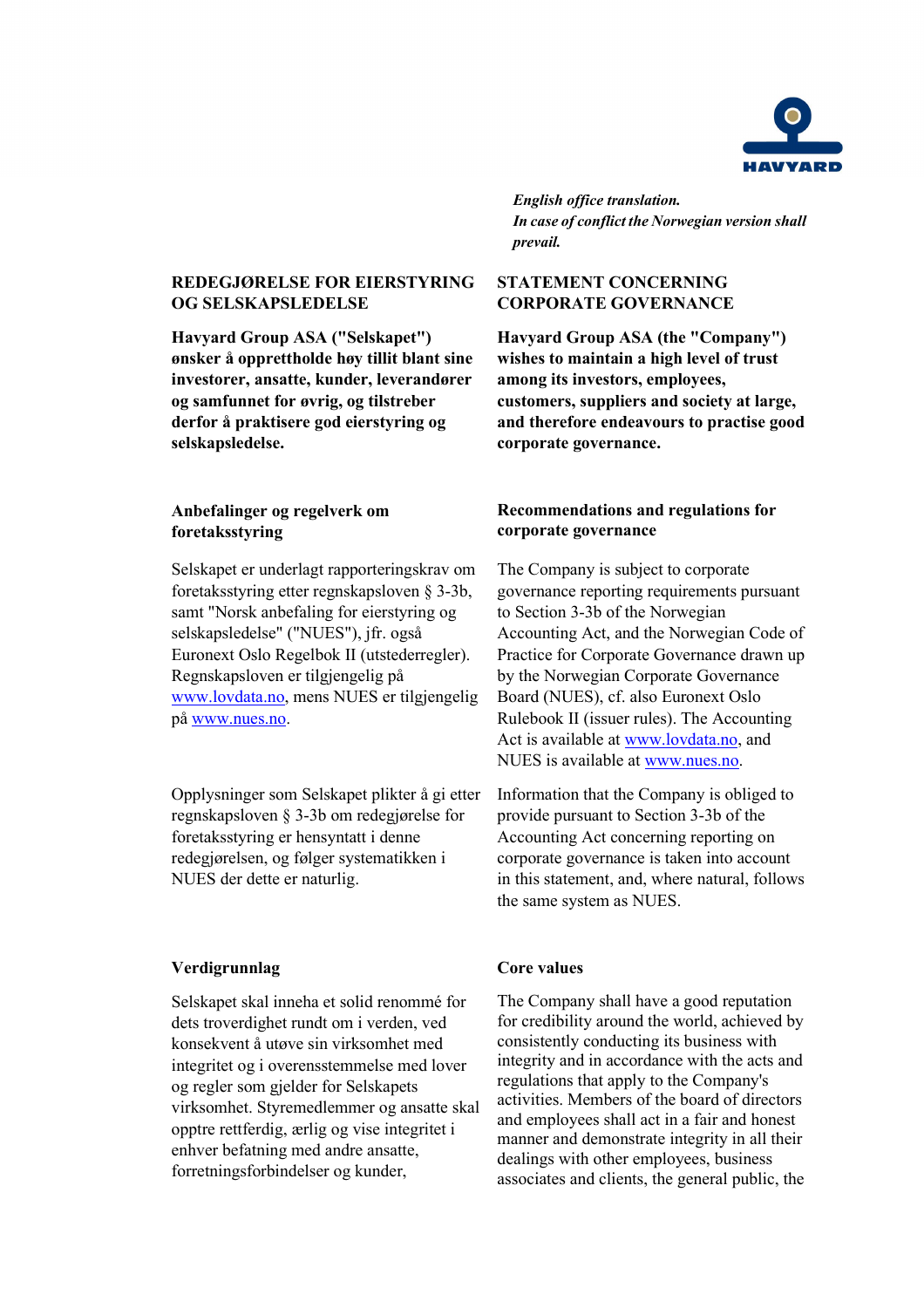

offentligheten, næringslivet, aksjeeiere, leverandører, konkurrenter og offentlige myndigheter. Selskapets verdigrunnlag og forpliktelse til bærekraftig utvikling skal reflekteres, fremmes og gjennomføres i retningslinjer, beslutninger og handlinger.

Selskapets retningslinjer for etikk og samfunnsansvar, "Code of Conduct for Business, Ethics and Corporate Social Responsibility", samt Selskapets antikorrupsjonsprogram er tilgjengeliggjort på Selskapets hjemmeside [www.havyard.com.](http://www.havyard.com/)

business community, shareholders, suppliers, competitors and public authorities. The Company's core values and commitment to sustainable development shall be reflected, promoted and implemented through guidelines, decisions and actions.

The Company's guidelines "Code of Conduct for Business, Ethics and Corporate Social Responsibility" and the Company's anti-corruption programme are available on the Company's website [www.havyard.com.](http://www.havyard.com/)

# **Virksomheten The business**

Omfanget av Selskapets virksomhet er nedfelt i vedtektenes § 3. Selskapets virksomhet skal være å investere direkte eller indirekte i maritim virksomhet, herunder skipsindustri/skipsbygging, samt forestå salg, agentur, kommisjonsvirksomhet, drift og andre tjenester for beslektede selskaper.

Selskapet er et kunnskapsbasert maritimt selskap som leverer bærekraftig teknologi for kunder innen sjømat, energi og transport.

# **Selskapskapital og utbytte Equity and dividends**

Selskapet skal til enhver tid ha en egenkapital som er tilpasset målsetting, strategi, risikoprofilen og inngåtte forpliktelser. Det vises til styrets årsberetning for nærmere omtale og håndtering av den negative egenkapitalen i de aktuelle konsernselskaper.

I styremøte avholdt 17. mars 2014 fastsatte styret følgende utbyttepolitikk, som også er meddelt Selskapets aksjeeiere og markedet for øvrig gjennom prospekt datert 10. juni 2014:

The scope of the Company's business is laid down in Article 3 of the Articles of Association. The object of the Company is to invest, directly or indirectly, in maritime activities, including the maritime industry/shipbuilding, and to engage in sales, agency and commission activities, and provide operational and other services for related companies.

The Company is a knowledge-based maritime company which delivers sustainable technology for customers within seafood, energy and transport.

The Company shall at all times have sufficient equity to achieve its goals and strategy, and that matches its risk profile and commitments. Please see the Board of Director's annual report regarding the handling of the negative equity in the relevant group companies.

At a board meeting held on 17 March 2014, the board of directors adopted the following dividend policy, which was made known to the Company's shareholders and the market in a prospectus dated 10 June 2014: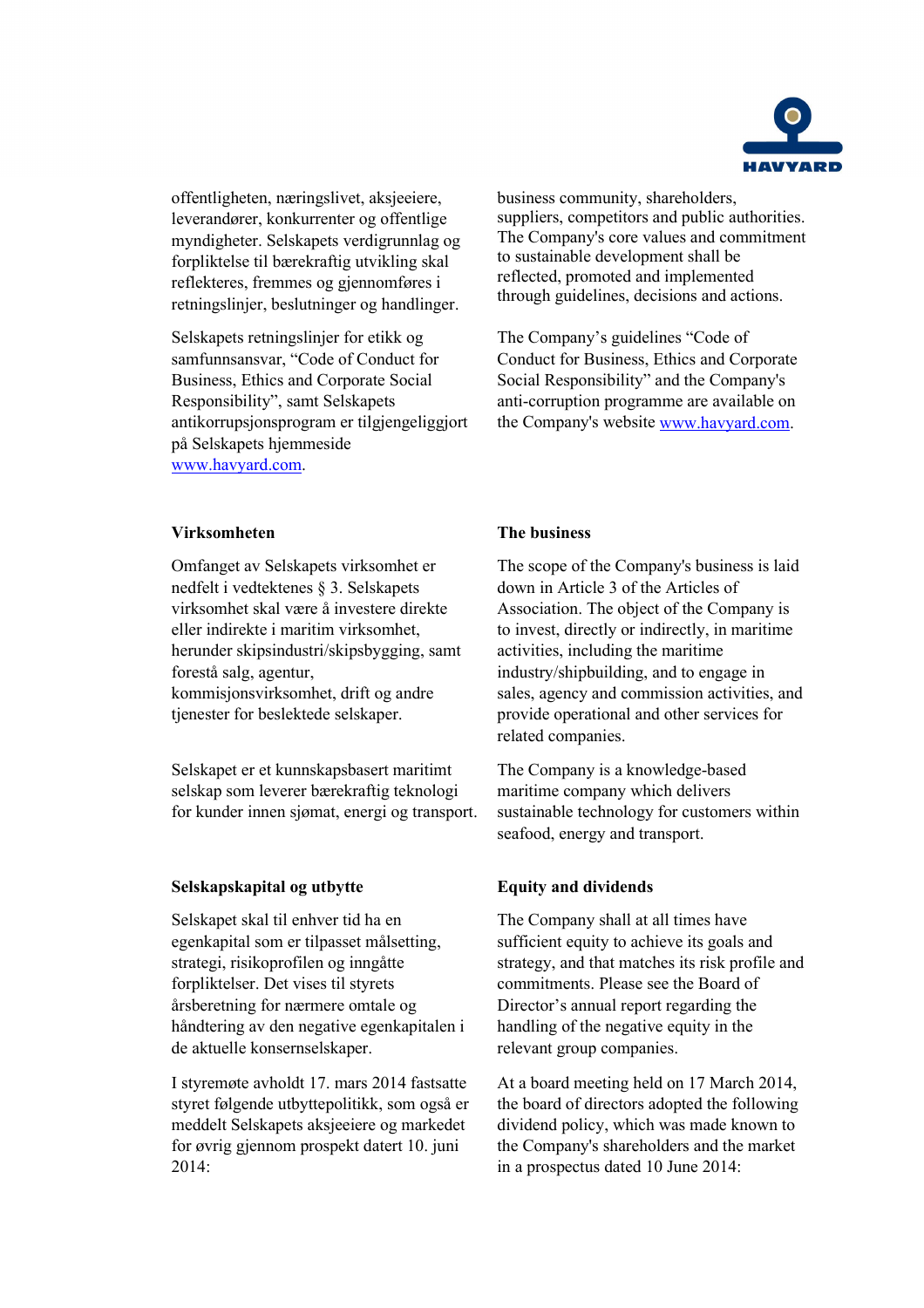

*"Selskapet vil løpende arbeide for at aksjonærene skal motta en konkurransedyktig avkastning på sin investering, og prioritere dette fremfor investeringer som ikke direkte er knyttet til kjernevirksomheten i Selskapet. Således vil Selskapet ha høyt fokus på verdiskaping for aksjonærene og føre en utbyttepolitikk som i så henseende ivaretar interessene til både aksjonærene og Selskapet på en god måte, med en klar målsetting om at samlet, årlig utbytteutbetaling skal utgjøre 50 - 75 % av overskuddet etter skatt på konsolidert basis. For å ivareta dette legger Selskapet opp til kvartalsvis utbetaling av utbytte.*

*Det kan ikke garanteres at det vil bli foreslått eller fastsatt utbytte for den enkelte periode. Når styret skal ta stilling til hvorvidt det skal foreslås utbytte og fastsette størrelsen på dette, vil styret ta i betraktning begrensninger som følger av lovgivningen, Selskapets kapitalkrav, herunder kapitalkostnader, Selskapets finansielle stilling, markedsutsikter og generelle forretningsvilkår for øvrig. Det vil også bli tatt hensyn til mulige begrensninger på utbetaling av utbytte som måtte følge av Selskapets låneforpliktelser eller andre kontraktsforpliktelser, samt krav til opprettholdelse av en tilstrekkelig finansiell fleksibilitet."*

Selskapet har følgelig som målsetting å utbetale utbytte kvartalsvis.

*'The Company will continuously work to ensure that shareholders receive a competitive return on their investment, and give this priority over investments that are not directly related to the Company's core activities. The Company will thus focus strongly on value creation for its shareholders and maintain a dividend policy, which safeguards the interests of the shareholders and the Company in a good manner, with a clear objective of the total, annual dividend payments corresponding to 50–75% of the profit after tax on a consolidated basis. The Company intends to pay dividend on a quarterly basis to achieve this objective.*

*It cannot be guaranteed that dividend will be proposed or declared for each period. When the board of directors considers whether to propose a dividend and determines the amount, the board will take into account the limitations that follow from the legislation, the Company's capital requirements, including capital costs, the Company's financial position, market prospects and other general business terms and conditions. Any limitations on the payment of dividend that follow from the Company's loan commitments or other contractual commitments will be taken into account, as will requirements for the maintenance of adequate financial flexibility."*

The Company's objective is therefore to pay dividend on a quarterly basis.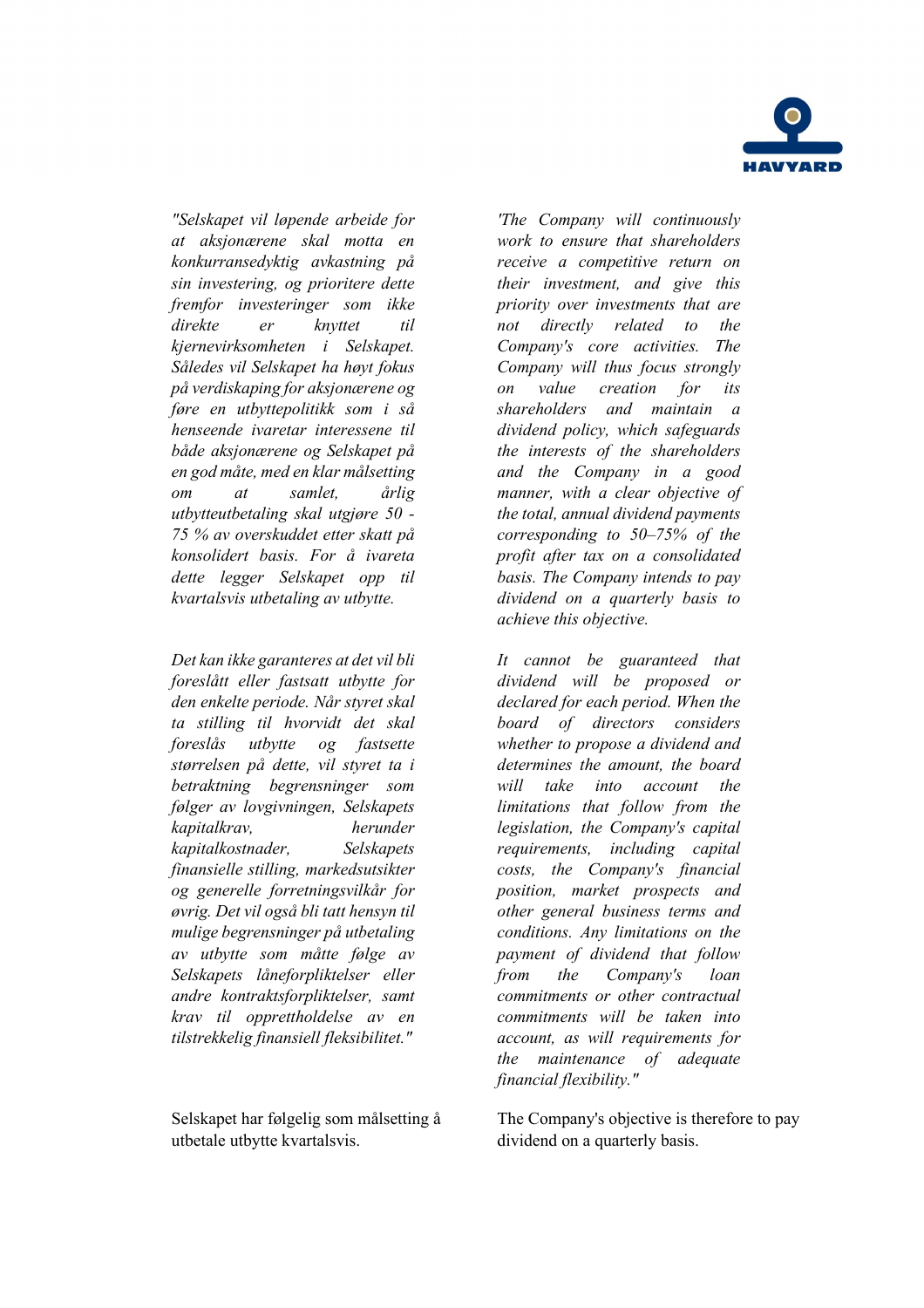

I ordinær generalforsamlingen 2021 ble styret tildelt fullmakt til å erverve Selskapets egne aksjer i forbindelse med aksjekjøpsprogram og oppkjøp.

Styret vil foreslå at den ordinære generalforsamlingen 2022 gir styret fornyet fullmakt til å erverve Selskapets egne aksjer i forbindelse med aksjekjøpsprogram og oppkjøp. Formålet med slike fullmakter vil være å gi Selskapet mulighet til å erverve aksjer i situasjoner hvor dette vil være i Selskapets interesse, herunder for å sikre tilstrekkelig dekning av aksjer under Selskapets aksjekjøpsprogram og ved strategiske oppkjøp innenfor de sektorer hvor Selskapet opererer og hvor oppgjør skal gjøres med aksjer. Styret vil foreslå at fullmaktene vil gjelde frem til Selskapets førstkommende ordinære generalforsamling.

I ordinær generalforsamlingen 2021 ble styret tildelt en generell fullmakt til å gjennomføre kapitalforhøyelser.

For å gi styret nødvendig fleksibilitet til å kunne utnytte strategiske forretningsmuligheter, vil styret foreslå at den ordinære generalforsamlingen 2022 gir styret en fornyet fullmakt til å gjennomføre kapitalforhøyelser, jfr. allmennaksjeloven § 10-14. Fullmakten vil innebære utstedelse av aksjer mot kontant vederlag og ved tingsinnskudd, samt i forbindelse med fusjoner eller oppkjøp som er strategiske og viktige for Selskapets videre utvikling, samt at aksjeeiernes fortrinnsrett til tegning settes til side. Styret vil foreslå at fullmaktene vil gjelde frem til Selskapets førstkommende ordinære generalforsamling.

The annual general meeting 2021 authorised the board to acquire the Company's own shares in connection with share purchase program and acquisitions.

The board will also propose that the 2022 annual general meeting authorises the board to acquire the Company's own shares in connection with share purchase program and acquisitions. The purpose of such authorisations will be to give the Company the opportunity to acquire shares in situations where this will be in the Company's interest, including securing enough shares to cover the Company's share purchase program and in connection with strategic acquisitions within the sectors in which the Company operates and where settlement will take place in the form of shares. The board will propose that the authorisations are made applicable until the Company's next annual general meeting.

The annual general meeting 2021 granted the board a general authorisation to carry out capital increases.

In order to ensure that the board has the flexibility necessary for it to be able to take advantage of strategic business opportunities, the board will propose that the 2022 annual general meeting grants the board a renewed authorisation to carry out capital increases, cf. Section 10-14 of the Public Limited Liability Companies Act. The authorisation will entitle the board to issue shares in return for cash contributions and non-cash contributions, and in connection with mergers and acquisitions that are strategically important for the further development of the Company, and that shareholders' preferential right to subscribe for shares is waived. The board will propose that the authorisations are made applicable until the Company's next annual general meeting.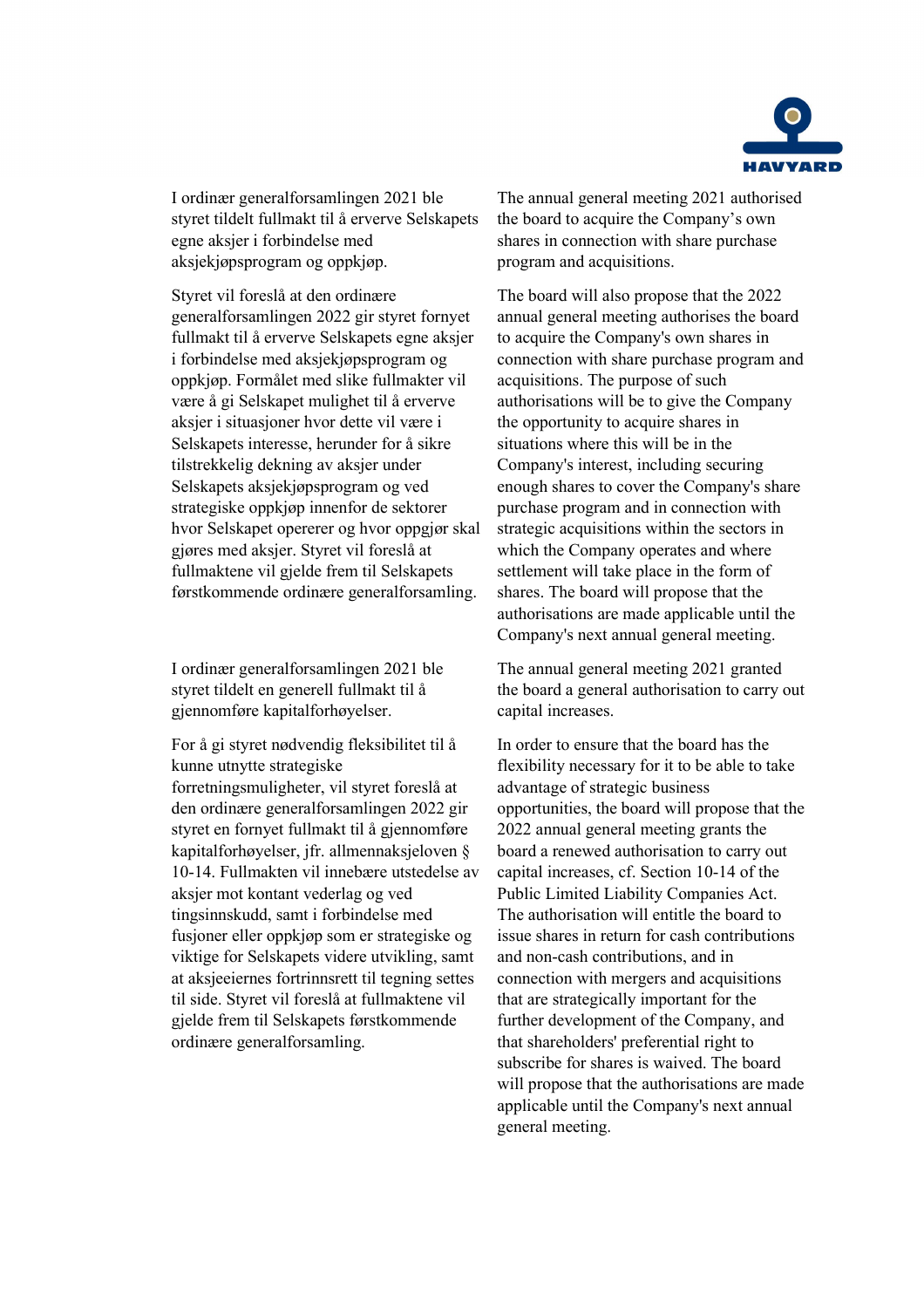

# **Likebehandling av aksjeeiere og transaksjoner med tilknyttede parter**

Selskapets transaksjoner i egne aksjer skal søkes foretatt via Oslo Børs, eventuelt på annen måte til børskurs.

Dersom styret på bakgrunn av fullmakt fra generalforsamlingen treffer vedtak om kapitalforhøyelser der eksisterende aksjeeieres fortrinnsrett fravikes, vil det i børsmeldingen i forbindelse med kapitalforhøyelsen bli gitt en begrunnelse for dette.

Selskapet har retningslinjer som fastsetter meldeplikt for styremedlemmer og ledende ansatte dersom disse direkte eller indirekte har en vesentlig interesse i avtaler som inngås av Selskapet.

Enhver transaksjon mellom Selskapet og en tilknyttet part skal være basert på ordinære markedsmessige betingelser som er på armlengdes avstand. Ikke uvesentlige transaksjoner skal gjennomføres med en verdivurdering fra en uavhengig tredjepart. Selskapet vil se til at vesentlige transaksjoner med nærstående parter blir saksbehandlet i henhold til kravene i allmennaksjeloven.

Transaksjoner mellom tilknyttede parter er behandlet i note til årsregnskapet for 2021.

# **Equal treatment of shareholders and transactions with close associates**

Selskapet har én aksjeklasse. The Company has one class of shares.

The Company's trading in own shares shall preferably take place through Oslo Børs, alternatively in other ways at the listed price.

If the board, on the basis of an authorisation from the general meeting, decides to carry out a capital increase in which existing shareholders' preferential rights are waived, the reason for this will be given in the stock exchange statement issued in connection with the capital increase.

The Company has guidelines that impose a notification obligation on board members and executive personnel who have a direct or indirect material interest in agreements entered into by the Company.

Any transaction between the Company and a close associate shall be based on ordinary market terms at arm's length. Any transaction which is not immaterial shall be carried out on the basis of a valuation by an independent third party. The Company will ensure that significant transactions with close associates are processed in accordance with the requirements laid out in the Public Limited Liability Companies Act.

Transactions between close associates are discussed in a note to the 2021 annual accounts.

Alle aksjene i Selskapet er fritt omsettelige, og er notert på Oslo Børs.

## **Fri omsettelighet Freely negotiable shares**

All shares in the Company are freely negotiable, and are listed on Oslo Børs.

**Generalforsamlingen The general meeting**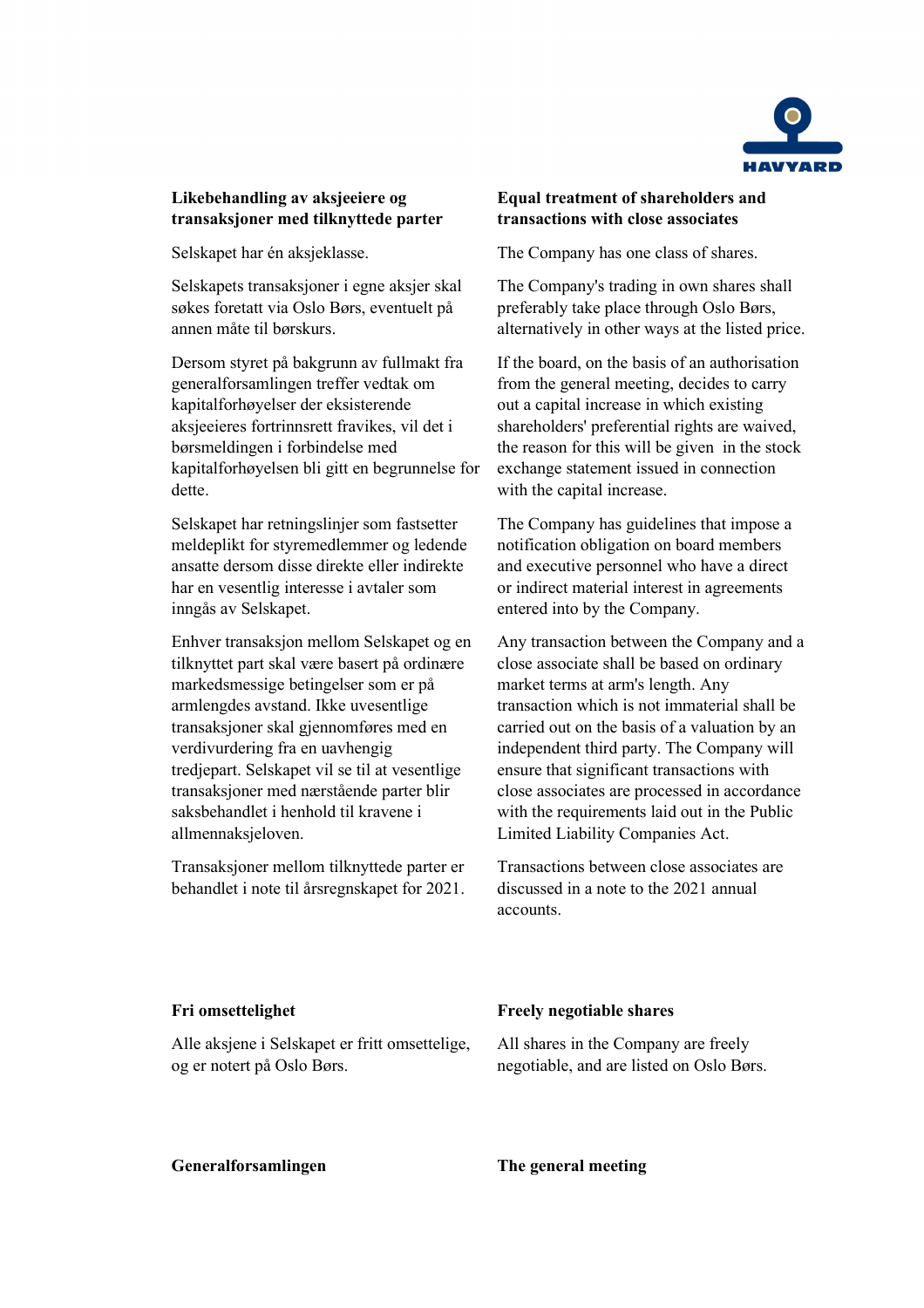

Generalforsamlingen er Selskapets høyeste organ. Styret bestemmer møteformen, og kan gjennomføres som fysisk eller elektronisk møte etter gjeldende lovgivning.

Styret legger til rette for at flest mulig kan utøve sine rettigheter gjennom deltakelse i Selskapets generalforsamling, og for at generalforsamlingen blir en effektiv møteplass for aksjeeiere og styret, blant annet ved å påse at:

- innkalling til generalforsamling sendes aksjeeierne senest 21 dager før generalforsamlingen avholdes, og samtidig gjøres tilgjengelig via Oslo Børs sitt meldingssystem [www.newsweb.no](http://www.newsweb.no/) og på Selskapets hjemmeside [www.havyard.com](http://www.havyard.com/)
- saksdokumentene gir tilstrekkelig utfyllende opplysninger til at aksjeeierne på forhånd kan ta stilling til saker som skal behandles
- påmeldingsfristen settes så nær møtet som mulig, senest to dager før generalforsamlingen avholdes. Aksjeeiere som ikke er påmeldt kan nektes å møte.

Styrets leder og daglig leder deltar i generalforsamlingen, mens det øvrige styret og leder av Valgkomiteen også kan delta. Revisor skal delta i generalforsamlingen når de saker som skal behandles er av en slik art at dette anses for å være nødvendig.

Alle aksjonærer som er registrert i verdipapirsentralen (VPS), mottar innkalling til generalforsamling, og har rett til å fremme forslag og avgi sin stemme direkte,

The general meeting is the Company's supreme body. The board of directors decides the form of the meeting, and can be conducted as a physical or electronic meeting in accordance with applicable legislation.

The board strives to enable as many shareholders as possible to exercise their rights by participating at the Company's general meetings, and make the general meeting an effective meeting place for shareholders and the board, among other things by ensuring that:

- the notice of the general meeting is sent to shareholders at least 21 days before the general meeting is held, and made available via Oslo Børs' notification system [www.newsweb.no](http://www.newsweb.no/) and on the Company's website [www.havyard.com](http://www.havyard.com/) at the same time
- case documents provide sufficient information to enable shareholders to form an opinion in advance on matters to be considered
- the registration deadline is set as close to the meeting date as possible, but no later than two days before the general meeting is held. Shareholders who have not registered can be denied admission to the meeting.

The chair of the board of directors and the CEO is present at the general meeting, while the other board members and the chairman of the Nomination Committee may also be present. The auditor shall attend the general meeting when the matters to be dealt with are of such a nature that this is considered necessary.

All shareholders registered in the Norwegian Central Securities Depository (VPS) receive notice of the general meeting, and are entitled to submit proposals and vote directly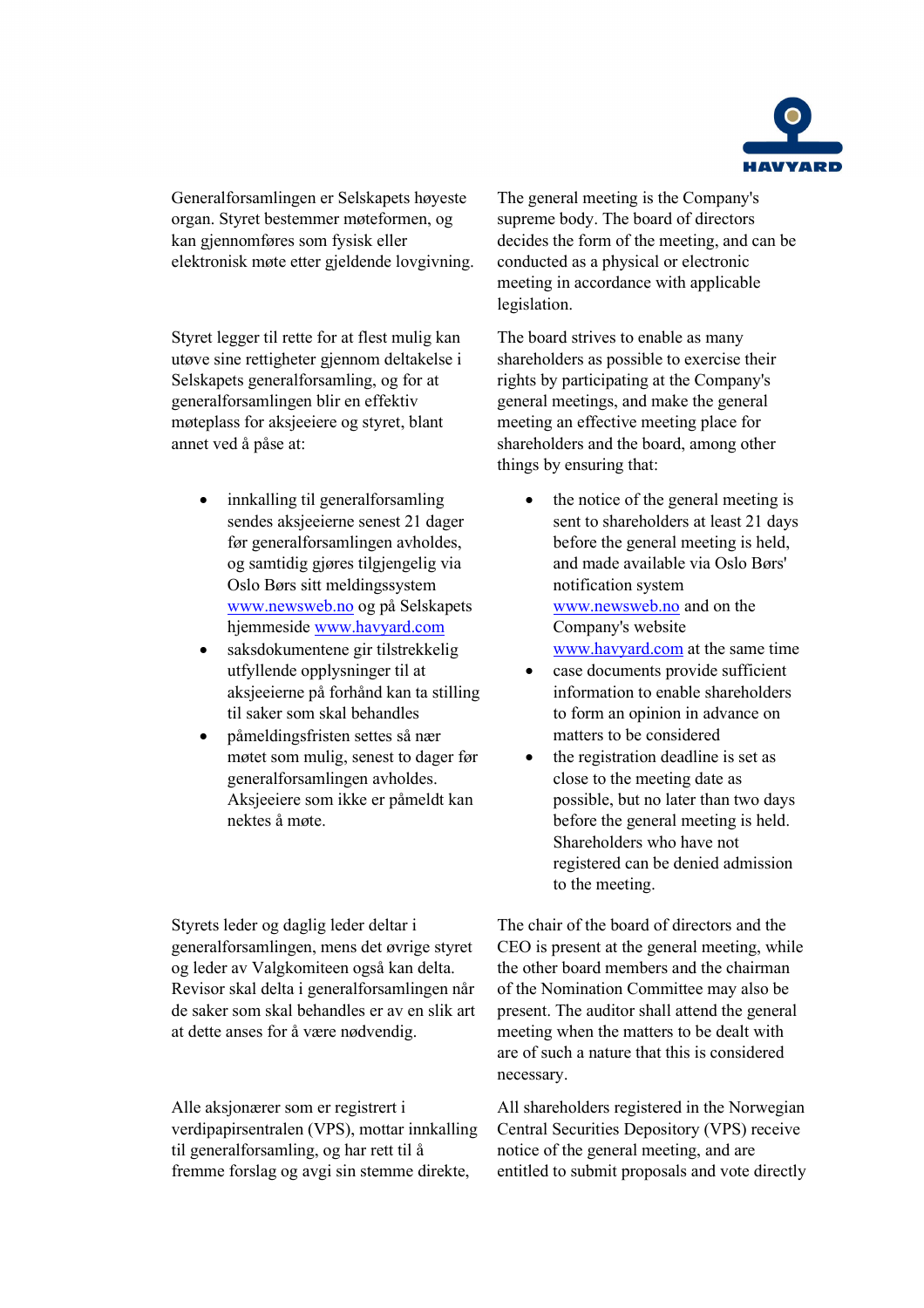

eller gjennom fullmakt. Fullmaktsskjema utarbeides og sendes sammen med innkalling.

Selskapets vedtekter åpner for at dokumenter som skal behandles på generalforsamlingen kan gjøres tilgjengelig på Selskapets hjemmeside i stedet for å utsendes sammen med innkallingen. Dette gjelder også dokumenter som etter lov skal inntas i eller vedlegges innkallingen. Den enkelte aksjeeier kan likevel kreve disse tilsendt.

Generalforsamlingen skal godkjenne årsregnskapet, disponere overskuddet/vedta dekning av underskudd, og behandle saker som ellers er angitt i vedtektene for Selskapet eller i lov.

Selskapets vedtekter har ikke særskilt bestemmelse om møteleder på Selskapets generalforsamling. I tråd med allmennaksjelovens bestemmelser åpnes generalforsamlingen av styres leder, hvor møteleder deretter velges av generalforsamlingen.

Generalforsamlingsprotokoll offentliggjøres i børsmelding og gjøres tilgjengelig på Selskapets hjemmeside [www.havyard.com.](http://www.havyard.com/)

I samsvar med vedtektene har Selskapet opprettet en Valgkomité.

Valgkomiteen skal bestå av to medlemmer. Nåværende medlemmer består av Njål Sævik (leder) og Arve Molutbakk.

Valgkomitéen skal bidra til at styret oppfyller ansvaret om å nominere

or by proxy. A proxy form is prepared and sent out together with the notice of the general meeting.

The Company's Articles of Association allow for documents to be considered at the general meeting to be made available on the Company's website instead of being distributed with the notice of meeting. This also applies to documents that by law shall be included in or enclosed with the notice of the general meeting. Shareholders can nonetheless ask to have them sent.

The general meeting shall approve the annual accounts, allocate profit/adopt coverage of loss, and consider other matters that are, by law or the Company's Articles of Association, the business of the general meeting.

The Company's Articles of Association do not contain any special provisions concerning who should chair the Company's general meeting. In line with the provisions of the Public Limited Liability Companies Act, the general meeting is opened by the chair of the board, and the chair of the meeting is then elected by the general meeting.

The minutes of the general meeting are published in a stock exchange statement and made available on the Company's website [www.havyard.com.](http://www.havyard.com/)

## **Valgkomité Nomination Committee**

In accordance with the Articles of Association, the Company has established an Nomination Committee.

The Nomination Committee shall consist of two members. Current members of the nomination committee consists of Njål Sævik (chairman) and Arve Molutbakk.

The Nomination Committee shall assist the board in meeting its responsibility to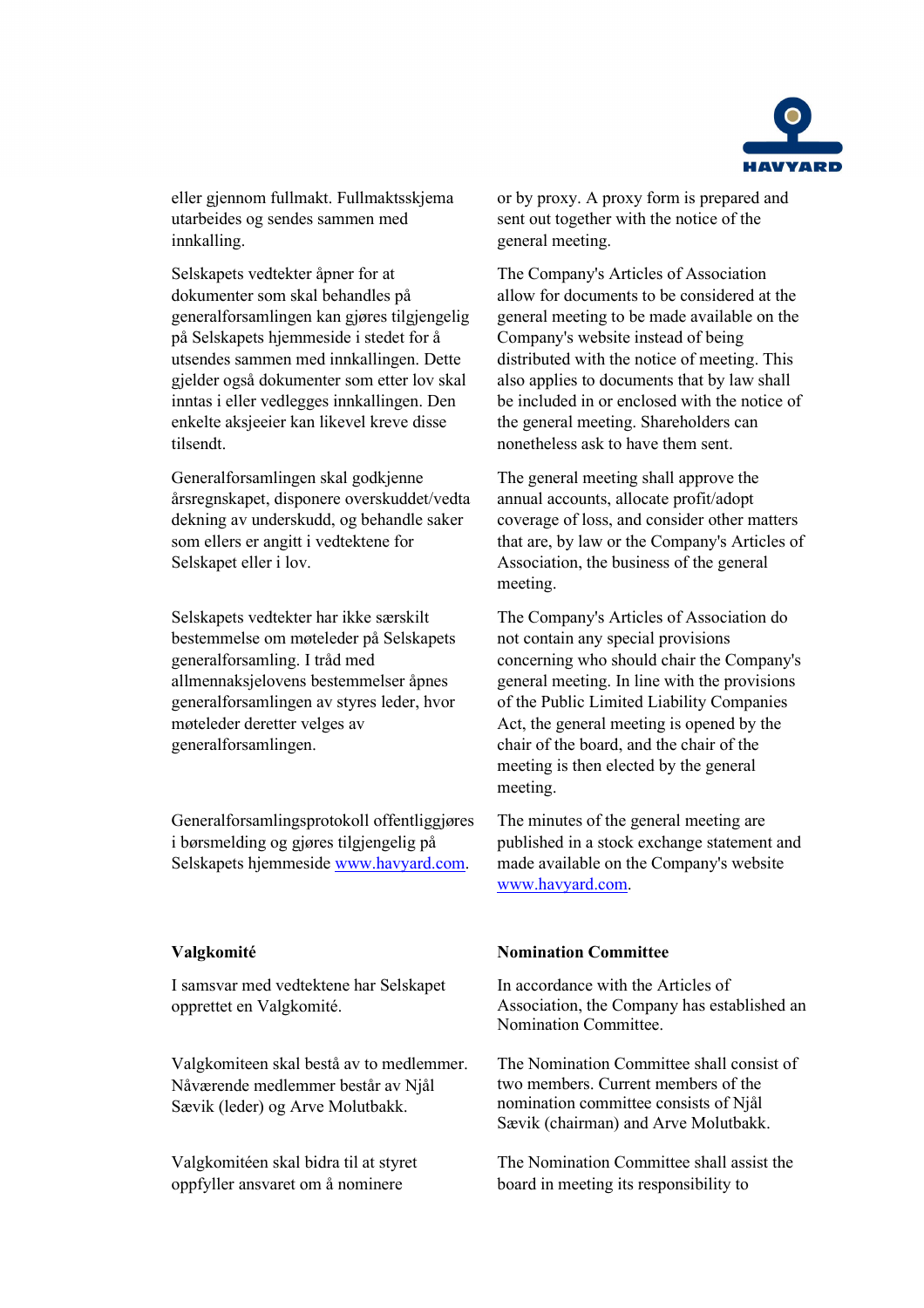

styremedlemmer til valg i generalforsamlingen, og sikre at kandidatene innehar den riktige kompetansen og integriteten for å kunne oppfylle sine plikter. Konkret skal komitéen identifisere og evaluere potensielle styremedlemmer, sende innstilling til generalforsamlingen når styremedlemmer er på valg, og komme med forslag til styrehonorar. I tillegg skal komitéen ha en rådgivende funksjon for styret vedrørende styrets sammensetning, instrukser og evaluering.

Honorar til Valgkomiteens medlemmer fastsettes av generalforsamlingen.

# **Styrets sammensetning og uavhengighet The board of directors' composition and**

Selskapets vedtekter fastsetter at styret skal bestå av 3-7 medlemmer som velges for to år av gangen. Styrets leder velges av generalforsamlingen.

Styret i Selskapet har 6 medlemmer. 4 av styrets medlemmer er uavhengige av Selskapets ledende ansatte, vesentlige forretningsforbindelser og Selskapets hovedaksjonær. I styret er det 2 kvinner og 4 menn, og ingen av medlemmene er ledende ansatte i Selskapet.

Selskapet har ikke etablert bedriftsforsamling, men en representanter for de ansatte er medlem av styret.

Styremedlemmene oppfordres til å eie aksjer i Selskapet, og oversikt over styremedlemmers aksjeeie fremgår av note til årsregnskapet.

Styrets sammensetning og samlede kompetanse antas å bidra positivt til Selskapets utvikling og til å ivareta aksjonærenes interesser på en

nominate board members for election at the general meeting, and ensure that the candidates possess the right qualifications and integrity to fulfil their obligations. In concrete terms, the committee shall identify and evaluate potential board members, send its recommendation to the general meeting when board members are up for election, and propose directors' fees. In addition, the committee shall have an advisory function in relation to the board with respect to the board's composition, instructions and evaluation.

The fee for members of the Nomination Committee will be stipulated by the general meeting.

# **independence**

The Company's Article of Association stipulates that the board shall consist of between three and seven members, elected for two years at a time. The chair of the board is elected by the general meeting.

The Company's board of directors has six members. Four of the members are independent of the Company's executive personnel, important business associates and the Company's principal owner. The board currently consists of two women and four men, none of whom are executive personnel in the Company.

The Company has not established a corporate assembly, but one employee representative is members of the board.

The board members are encouraged to own shares in the Company, and an overview of the board members' holdings are presented in a note to the annual accounts.

The composition and overall qualifications of the board is assumed to make a positive contribution to the development of the Company and the satisfactory safeguarding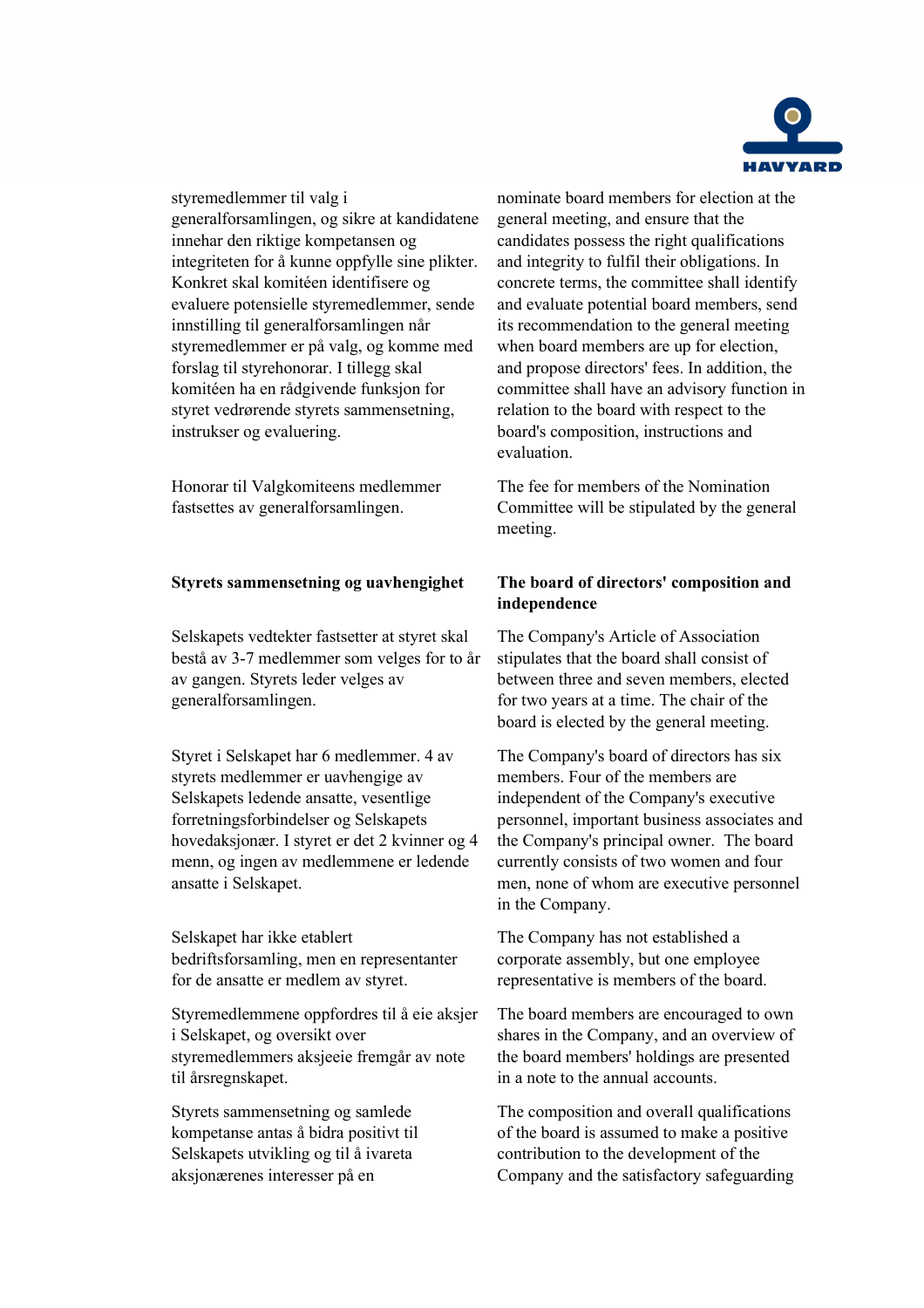

tilfredsstillende måte. En nærmere presentasjon av styres medlemmer fremgår av årsrapporten.

of the shareholders' interests. A more detailed presentation of the members of the board is included in the annual report.

Styret har det overordnede ansvar for å sikre Selskapets verdiskapning på en bærekraftig måte og fastsetter Selskapets mål, risikoprofil og strategier, samt oppfølgning av dette.. Styrets oppgaver omfatter også overvåkning og kontroll av Selskapets virksomhet, herunder ansvar for at virksomheten organiseres og drives innenfor lovens rammer.

Styret har vedtatt instrukser for sitt arbeide og for administrerende direktør, med særlig vekt på en klar intern ansvars- og oppgavefordeling.

Styret ansetter og utøver instruksjonsrett overfor administrerende direktør, som er ansvarlig for Selskapets daglige drift. Styret fører tilsyn med virksomheten og dens ledelse.

Styret fastsetter en årlig plan for sitt arbeide. Det avholdes møter ved behov og minimum 5 ganger årlig.

Selskapets finansielle kalender offentliggjøres på [www.newsweb.no,](http://www.newsweb.no/) samt på Selskapets hjemmeside [www.havyard.com.](http://www.havyard.com/) Selskapets resultater offentliggjøres kvartalsvis med mindre annet blir bestemt av styret.

Administrerende direktør har rett og plikt til å delta i behandlingen av styrets saker og til å uttale seg, med mindre styret i enkeltsaker har besluttet noe annet.

Styret drøfter ved behov egen arbeidsform og prosessene rundt forberedelse og

## **Styrets arbeid The work of the board of directors**

The board has overall responsibility to secure the Company's value creation in a sustainable manner and determines the Company's goals, risk profile and strategies, as well as follow-up on this. The board's duties also include monitoring and control of the Company's activities, including responsibility for ensuring that activities are organised and run within the framework of the law.

The board has adopted instructions for its work and the chief executive's work, with particular emphasis on a clear internal division of responsibility and duties.

The board employs and exercises rights of instruction in relation to the chief executive officer, who is responsible for the day-today running of the Company. The board oversees the enterprise and its management.

The board adopts an annual plan for its work and holds meetings as necessary, at least five per year.

The Company's financial calendar is published at [www.newsweb.no,](http://www.newsweb.no/) and on the Company's website [www.havyard.com.](http://www.havyard.com/) The Company's results are published each quarter unless otherwise decided by the board.

The chief executive officer has a right and an obligation to participate in the consideration of matters by the board and to state his/her opinion, unless the board decides otherwise in a particular case.

The board discusses, as necessary, its own form of work and the processes relating to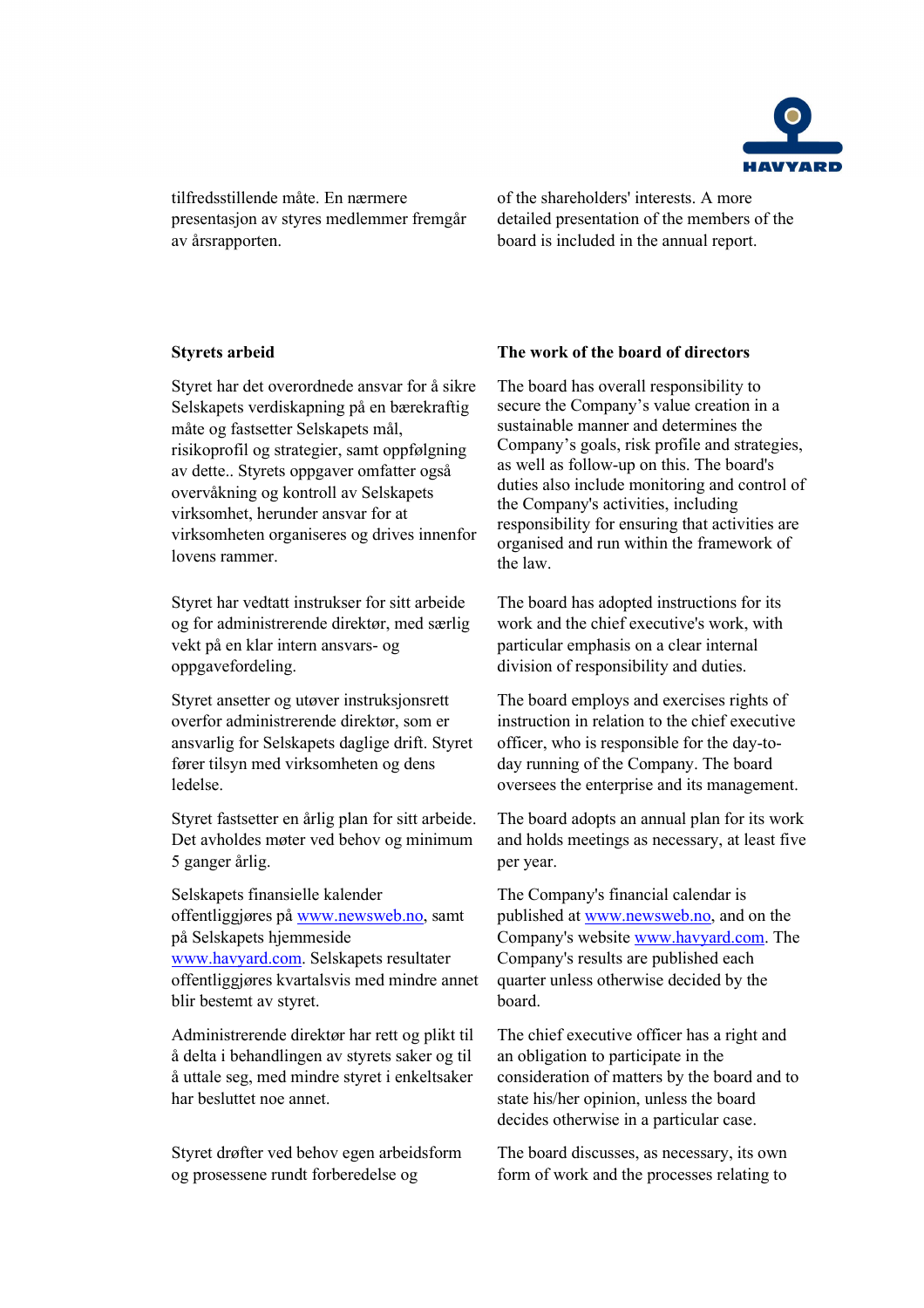

gjennomføring av styremøtene, samt sin samlede kompetanse og kapasitet i forhold til Selskapets virksomhet.

Styret har ansvar for å påse at Selskapet har god intern kontroll og hensiktsmessige systemer for risikostyring som er tilpasset Selskapets omfang og virksomhet. Ansvaret omfatter også Selskapets verdigrunnlag og retningslinjer for etikk og samfunnsansvar.

Konsernets viktigste risiki er markedsrisikoen knyttet til skipsbyggingsaktivitet, teknologiutvikling, finansiell risiko og operasjonell risiko.

I praksis håndteres risiko som en integrert del av arbeidsprosessene. Samtlige ledere har ansvar for risikostyring og intern kontroll innenfor sitt ansvarsområde.

Styret mottar som minimum kvartalsvis rapportering hvor Selskapets økonomi, informasjon om prosjekter og markedsforholdene beskrives. Styret mottar også kvartalsvis statistikk for utviklingen innen helse, miljø, sikkerhet og kvalitet.

Utenforstående foretar kontroll og oppfølgning av Selskapet og Selskapets aktiviteter knyttet til sertifisering i henhold til ISO.

Styret evaluerer løpende den informasjon som forelegges styret fra administrasjonen og beslutter endringer i rapporteringsrutinene ved behov.

Selskapets finansielle rapportering blir utarbeidet etter regnskapsprinsipper angitt i årsrapporten. Selskapets kvartalsvise rapportering til styret og rapporter som offentliggjøres kvartalsvis er avgitt etter de samme prinsipper.

the preparation and execution of board meetings, and its overall qualifications and capacity in relation to the Company's activities.

# **Risikostyring og internkontroll Risk management and internal control**

The board has responsibility for ensuring that the Company has good internal control and appropriate risk management systems adapted to the Company's scope and activities. This responsibility also includes the Company's core values and Code of Conduct for Business, Ethics and Corporate Social Responsibility.

The most important risk for the Company is the market risk associated with shipbuilding activities, technology development, financial risk and operational risk.

In practice, risk is handled as an integral part of the work processes. All managers are responsible for risk management and internal control within their area of responsibility.

The board receives as a minimum quarterly reports describing the Company's financial situation, information about projects and market conditions. The board also receives quarterly statistics on developments in quality, health, safety and the environment.

External parties conduct control and followup of the Company and the Company's activities relating to ISO certification.

The board continuously evaluates the information submitted to the board by the administration and adopts amendments to the reporting procedures if required.

The Company's financial reports are drawn up pursuant to the accounting principles specified in the annual report. The Company's quarterly reports to the board and the reports published each quarter are prepared on the same principles.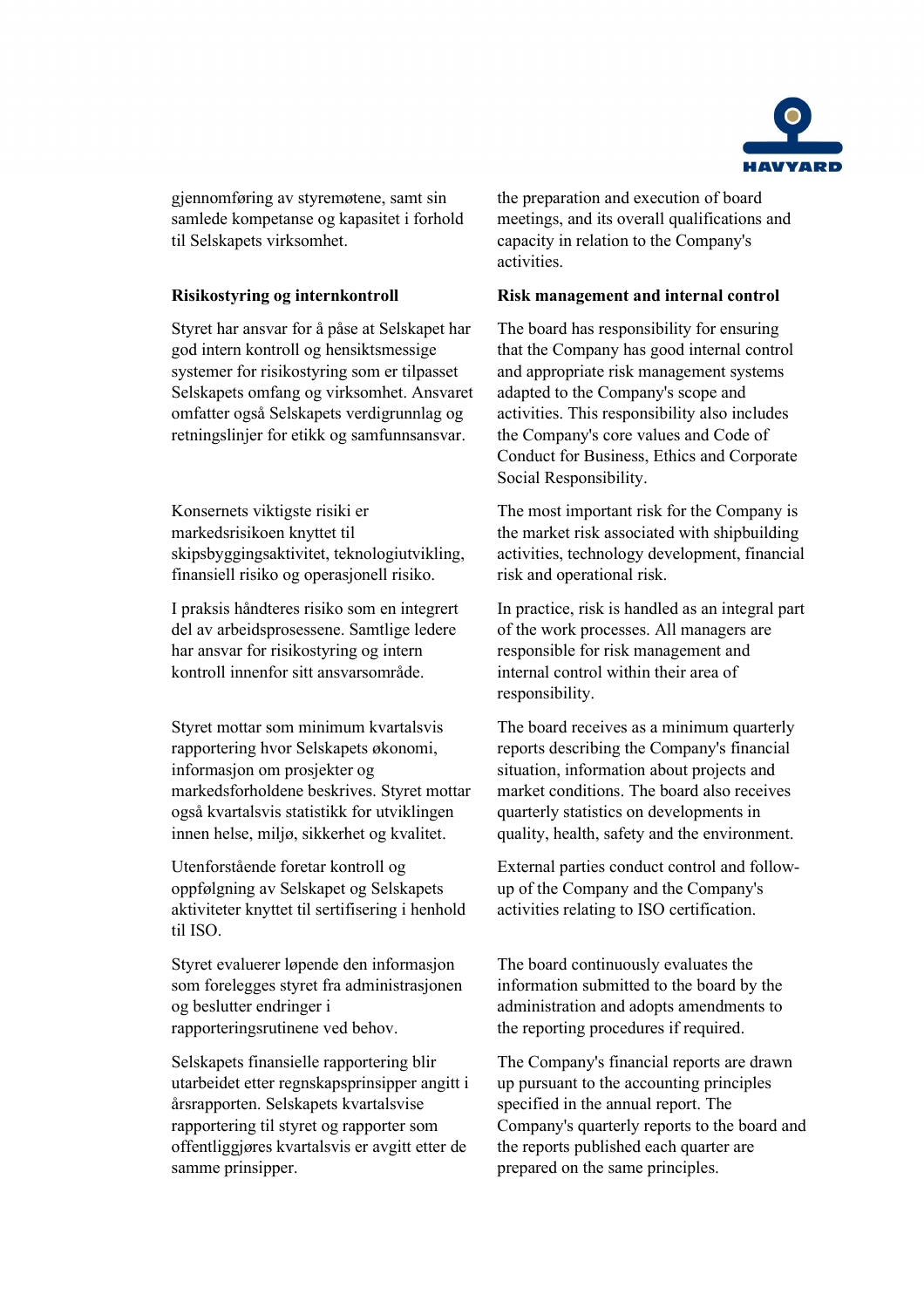

Selskapet har et Revisjonsutvalg bestående av to av styrets medlemmer, hvorav ett av medlemmene er uavhengig av Selskapets hovedaksjonær. Ett av medlemmene har regnskapsmessig kompetanse.

Revisjonsutvalget skal bidra til at styret oppfyller sitt tilsynsansvar for regnskapet, regnskapsrapporteringsprosessen og den interne kontroll. Videre skal Revisjonsutvalget evaluere den eksterne revisors arbeid, og eventuelt komme med innstilling om bytte av revisor. Utvalget skal også vurdere revisors honorar. Revisjonsutvalget har rett til full innsikt i all relevant dokumentasjon, og kan hente inn eksterne rådgivere om nødvendig. Revisjonsutvalget skal som et minimum ha kvartalsvise møter.

Revisjonsutvalget gjennomgår den finansielle års- og delårsrapporteringen, med særlig fokus på regnskapsprinsipper, vesentlige vurderingsposter og overholdelse av lover, forskrifter og regnskapsstandarder.

Styrets og Revisjonsutvalgets godtgjørelse fastsettes årlig av generalforsamlingen.

Godtgjørelsen er ikke avhengig av Selskapets resultater, og det utstedes ikke aksjeopsjoner til styremedlemmene.

Godtgjørelsen fastsettes med utgangspunkt i tidsforbruk og Selskapets virksomhet og størrelse.

Det søkes å legge til rette for å rekruttere og beholde medlemmer av ledelsen som innehar de kvaliteter som kreves for å drive Selskapet, og ikke minst fremme verdiskapningen. Den enkelte ansattes

The Company has an Audit Committee consisting of two of the board members, one of whom is independent of the Company's principal owner. One of the members have accounting expertise.

The Audit Committee shall help the board to fulfil its supervisory responsibility for the accounts, the financial reporting process and the internal control. The Audit Committee shall also evaluate the external auditor's work, and, if relevant, recommend a change of auditor. The committee shall also assess the auditor's fee. The Audit Committee is entitled to full access to all relevant documentation, and can use external advisors if necessary. The Audit Committee shall have at least one meeting per quarter.

The Audit Committee reviews the financial annual and interim reports, with a particular focus on accounting principles, material discretionary items, and compliance with laws, regulations and accounting standards.

# **Godtgjørelse til styret Remuneration of the board of directors**

Remuneration of the board of directors and the Audit Committee are decided annually by the general meeting.

The remuneration is not based on the Company's performance, and no share options are issued to members of the board of directors.

The remuneration is stipulated on the basis of time expenditure and the Company's activities and size.

## **Godtgjørelse til ledende personer Remuneration of executive personnel**

Efforts are made to recruit and retain executive personnel who possess the qualities required to run the Company, and, not least, to promote value creation. Each employee's remuneration shall be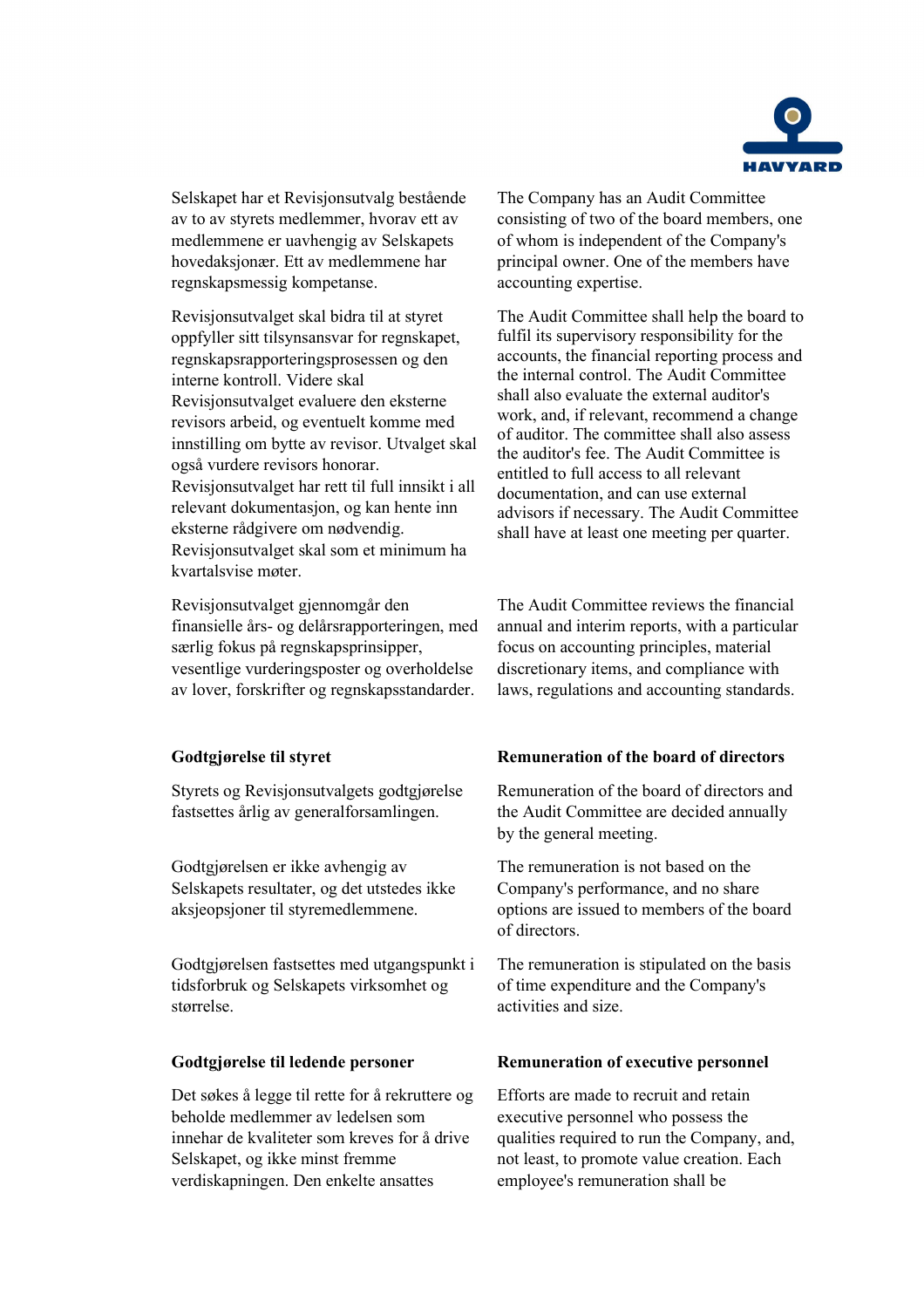

godtgjørelse skal være konkurransedyktig på markedsmessige vilkår og skal reflektere vedkommende sitt ansvarsområde og utførelse av arbeidet.

Retningslinjer om lønn og annen godtgjørelse til ledende personer ble sist vedtatt av ordinær generalforsamling i 2021, jfr. allmennaksjeloven § 6-16a.

competitive on market terms and shall reflect his/her area of responsibility and work performance.

Guidelines for remuneration of senior executives were last adopted by the Annual General Meeting in 2021, cf. Public Limited Liability Companies Act § 6-16a.

Selskapet har et Kompensasjonsutvalg bestående av to av styrets medlemmer. Utvalget utarbeider på vegne av styret, og for fremleggelse på Selskapets generalforsamling, retningslinjer om fastsettelse av lønn og annen godtgjørelse til ledende personer i medhold av allmennaksjeloven § 6-16a.

Godtgjørelse til Kompensasjonsutvalgets medlemmer fastsettes av generalforsamlingen.

Selskapet legger vekt på å gi god informasjon om Selskapet til Selskapets aksjonærer og andre interessenter. Åpenhet, likebehandling og korrekt rapportering skal bidra til at ulike interessegrupper får et best mulig grunnlag for å vurdere Selskapets gjeldende og fremtidige situasjon.

Selskapet skal formidle all informasjon som er relevant for evaluering av Selskapets drift og verdi til sine aksjeeiere og til markedet til riktig tid og på en effektiv måte, i samsvar med gjeldende regler for selskaper notert på Oslo Børs.

Selskapet vil offentliggjøre vesentlig informasjon via Oslo Børs sitt

The Company has a Compensation Committee consisting of two board members. The committee prepares guidelines for pay and other remuneration of executive persons pursuant to Section 6-16a of the Public Limited Liability Companies Act on behalf of the board for presentation to the Company's general meeting.

The remuneration for members of the Compensation Committee will be decided by the general meeting.

# **Informasjon og kommunikasjon Information and communication**

The Company focuses on providing expedient information about the Company to its shareholders and other stakeholders. Transparency, equal treatment and correct reporting shall give the different groups of stakeholders the best possible basis for assessing the Company's current and future situation.

The Company shall communicate all information relevant for assessing the operation and value of the Company to its shareholders and to the market in a timely and effective manner in accordance with the applicable rules for companies listed on Oslo Børs.

The Company will publish significant information via Oslo Børs' notification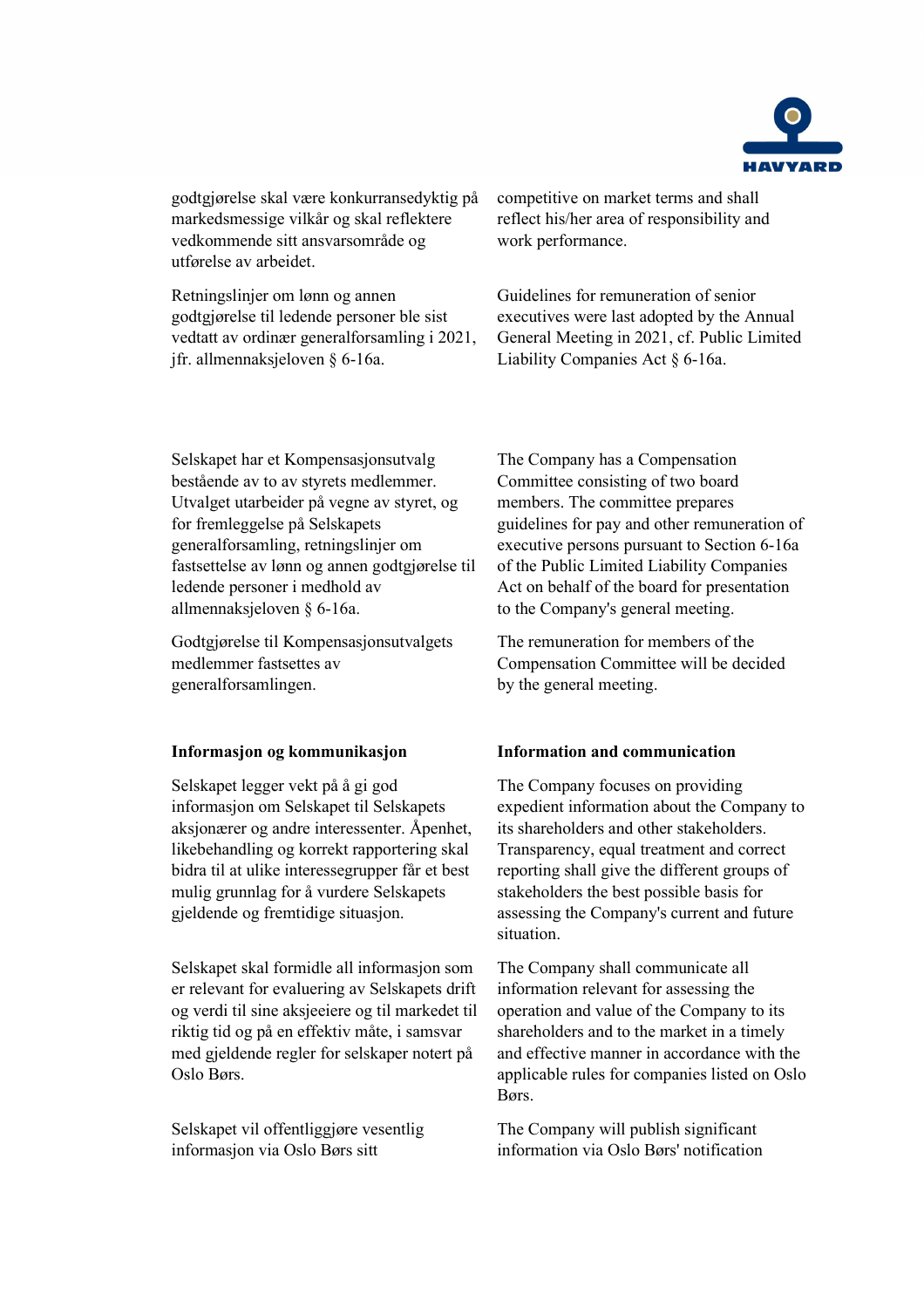

meldingssystem [www.newsweb.no,](http://www.newsweb.no/) og på Selskapets hjemmeside [www.havyard.com.](http://www.havyard.com/)

Selskapet skal ha dialog med sine aksjeeiere gjennom adekvate forumer basert på prinsippet om likebehandling og lik tilgang til informasjon.

Selskapet publiserer årlig en finansiell kalender med oversikt over datoer for planlagte viktige hendelser som kvartalsrapporteringer og generalforsamling.

## **Selskapsovertakelse Takeovers**

Styret har utarbeidet hovedprinsipper for hvordan en vil opptre ved eventuelle overtakelsestilbud.

I tilfelle av et overtakelsestilbud for aksjene i Selskapet, skal styret sørge for at aksjonærene i Selskapet blir behandlet likt, og at Selskapets virksomhet ikke forstyrres unødig.

Styret skal sørge for at aksjeeierne har tilstrekkelig informasjon og rimelig tid til å kunne ta stilling til budet.

Styret skal ikke søke å forhindre eller vanskeliggjøre overtakelsestilbud på Selskapets virksomhet eller aksjer med mindre det foreligger særlige grunner til å gjøre det.

Dersom et overtakelsestilbud fremmes på aksjene i Selskapet, skal styret avgi en uttalelse med en anbefaling om hvorvidt aksjeeierne bør eller ikke bør akseptere tilbudet.

Generalforsamlingen oppnevner revisor og godkjenner revisors honorar.

Revisors ansvar er å revidere årsregnskapet og årsberetningen som er fremlagt av styret system [www.newsweb.no,](http://www.newsweb.no/) and on the Company's website [www.havyard.com.](http://www.havyard.com/)

The Company shall have a dialogue with its shareholders via adequate forums based on the principle of equal treatment and equal access to information.

The Company publishes an annual financial calendar with an overview of the dates of planned important events such as quarterly reports and the general meeting.

The board of directors has drawn up some main principles for how any takeover bids should be dealt with.

In the event of a takeover bid for the shares in the Company, the board shall ensure that the Company's shareholders receive equal treatment and that the Company's activities are not unduly disrupted.

The board shall also ensure that shareholders have sufficient information and enough time to consider the offer.

The board shall not seek to prevent or impede takeover bids for the Company's activities or shares unless special grounds exist for doing so.

If a takeover bid is launched for the shares in the Company, the board shall release a statement with a recommendation on whether shareholders should or should not accept the offer.

# **Revisor Auditor**

The general meeting appoints the auditor and approves the auditor's fee.

The auditor's responsibility is to audit the annual accounts and the annual report